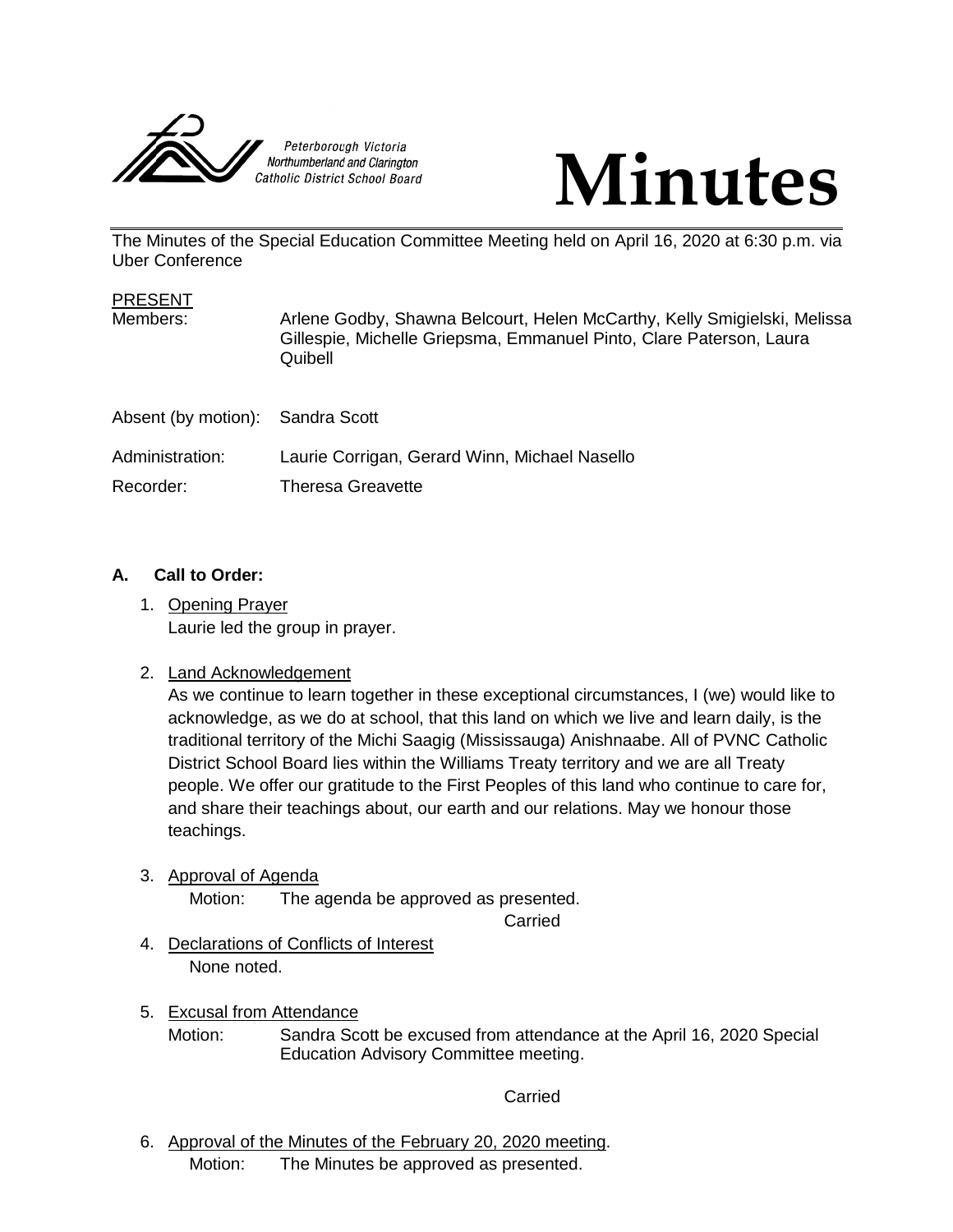#### **Carried**

7. Business Arising from the Minutes None noted.

#### **B. Recommended Actions/Presentations**:

1. Remarks: Chairperson (Arlene)

Arlene expressed that during these difficult times, if anyone needs to connect with her, she is available by phone or email and will support in any way she can.

Remarks: Superintendent of Learning/Special Education (Laurie) Laurie welcomed our Director, Michael Nasello and the Chair of our Board, Michelle Griepsma.

The provincial state of emergency has been extended to May 12 and extension of the school closure past May 4 has been announced.

We await direction from the Ministry about the April 24 PA day, which is scheduled to focus on special education, specifically ASD.

Board meetings and SEAC meetings continue in consideration of legislation that has been amended to include virtual environments.

The PVNC Learn@Home program has been launched and is intended to accommodate student learning based upon Ministry recommendations and the needs of our PVNC families who now learn synchronously or asynchronously, at a time that is convenient to them.

In keeping with the same processes of communication, we ask parents to contact the teacher first, then the principal, and then the Family of Schools superintendent if they have any questions related to their child's learning.

The particular needs of exceptional students remain a priority, one that is contingent on the principles of equity and inclusion at a time when our home, work, and school environments are so very different. Laurie is waiting for response from the Ministry for clarification of a number of processes that are rooted in legislation: IPRC, IEPs, the changing role of our special education staff and the timelines that are connected to this work.

We are actively interviewing for a number of positions that are in keeping with local priorities.

#### Remarks: Director of Education

Michael acknowledged our IT department, Principals, SERTs and Library specialists who have been instrumental in locating, preparing and distributing devices to families. Michael thanked the committee for continuing to advise the Board in these important areas.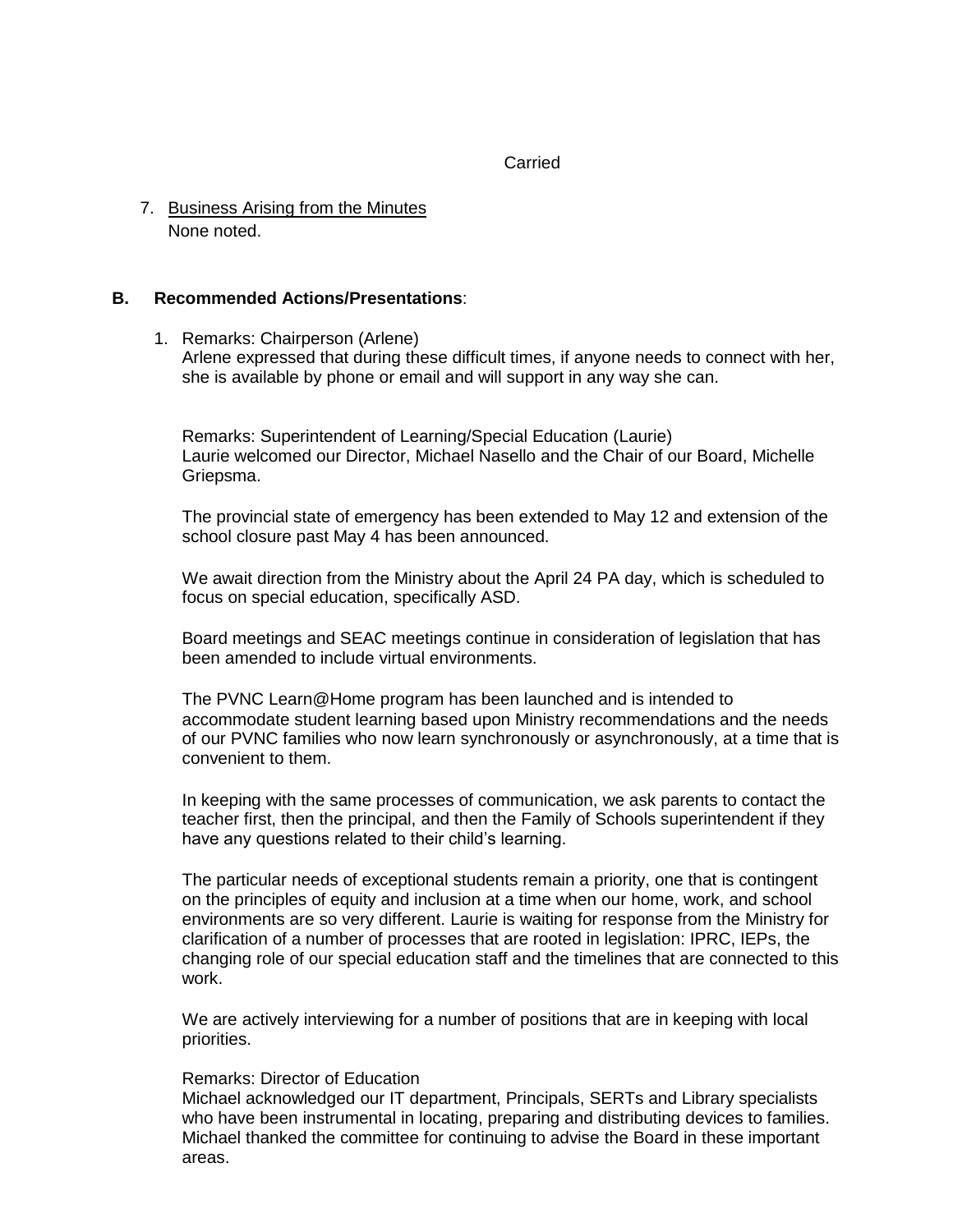2. Update from Trustees:

Michelle thanks Michael, Laurie and everyone who is working hard to ensure students are all being cared for. There has been positive feedback from secondary students at the FSL committee meeting.

Emanuel pointed out how impressive it is that staff, teachers and students for being so adaptable during this time.

3. Care and/or Treatment, Custody and Corrections (CTCC) Programs *(Gerard Winn)*

Gerard explained the purpose/goal of CTCC programs is to provide support to students with severe mental health concerns who are not able to attend a mainstream classroom because their primary need is treatment. Academic supports/activities are individualized/personalized/tailored to better meet student needs and improve educational outcomes with the primary focus being on treatment plans. Treatment Plans are tailored to each individual student; help clients develop the skills and selfawareness (coping mechanisms) to succeed better in a school environment

Before a student will be considered for a CTCC program, all other supports/interventions must have been exhausted (e.g., social worker, agencies, doctors, mental health nurse referrals).

Examples of CTCC programs partnered with PVNC are Enterphase, Mon Ami and Hand in Hand.

## **C. Discussion Items:**

The committee will review the minutes and bring the key learnings and next steps from the presentation to the next meeting.

## **D. Information Items:**

- 1. [COVID 19 Community and Mental Health Resources](https://www.pvnccdsb.on.ca/covid-19-community-and-mental-health-resources/)
- 2. [PVNC Learn @ Home](https://www.pvnccdsb.on.ca/pvnc-learn-home/)
- 3. Reports from SEAC members:

#### **Arlene Godby**

#### **Autism Ontario - Peterborough Chapter**

Autism support and programs - <https://saaac.org/programs/>

## **Kelly Smigielski**

#### **Grandview Children's Centre**

 All sites of Grandview Children's Centre are currently closed. Their Facebook page is frequently updated with ideas and fun projects for the kids; as well as providing any updates and information surrounding Covid19 and Grandview.